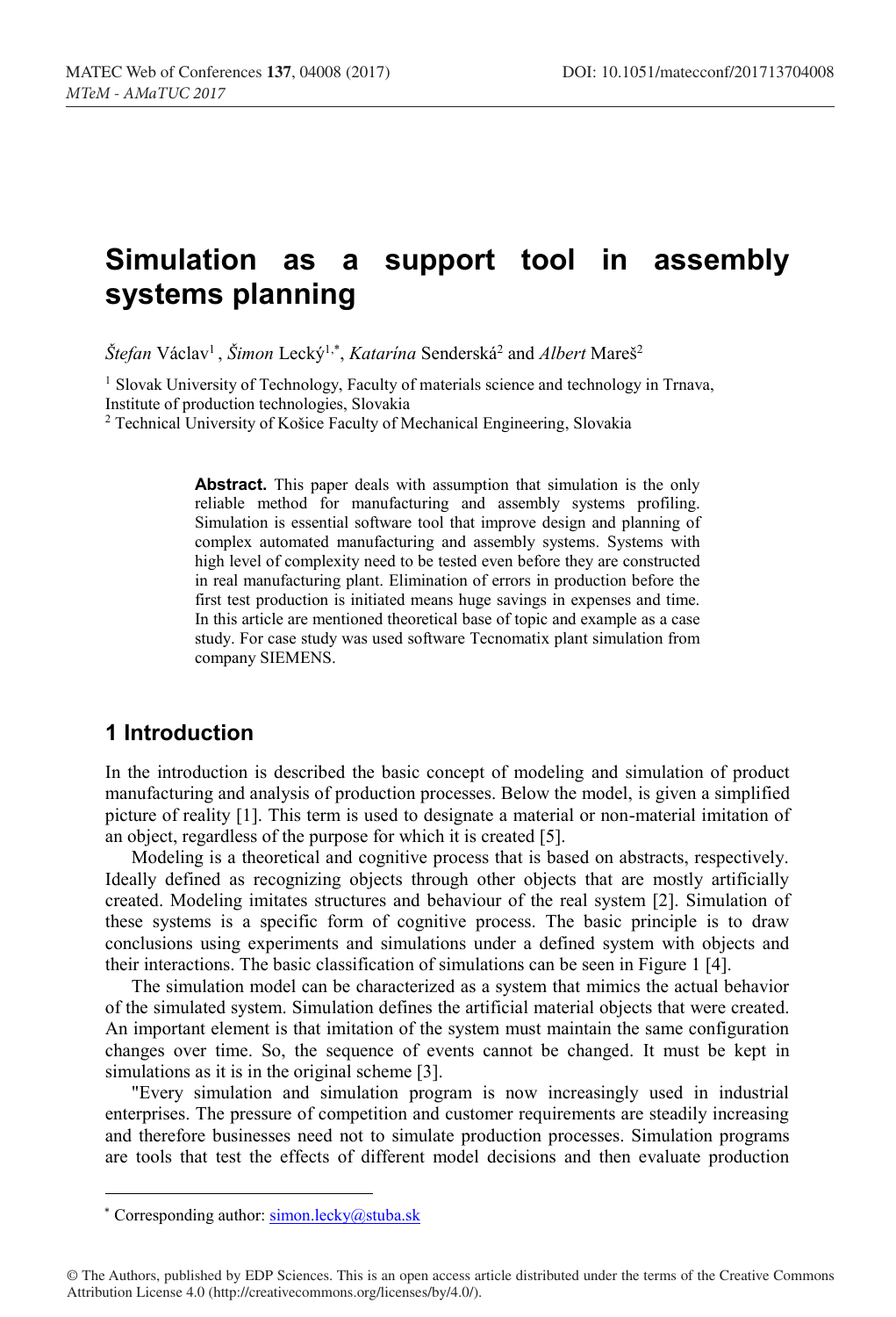capacities, duration of operations, and other production parameters. They also eliminate the possibility of introducing a change into a process that would not benefit the system" [5].



Fig. 1 Classification of simulation [12].

Simulation by Houzek R. is a numerical method that experiments with a special mathematical model [11]. Simulation is understood as a procedure, with the help of the process being studied. Respectively, its steps are generated over time, based on the parameters of the display system. The simulation model is a mathematical prescription to see these steps [10].

According to the authors of R. Debnar, J. Košturiak and I. Kurica, the main tasks of the simulation are:

- "Support for decision-making in system design and operation,
- Analysis and optimization,
- Predicting and Looking Forward,
- Replacement of the real system (training, testing, danger, etc.)" [9].

Simulation model means a mathematical technique that consists of the following elements:

• A set of logical and mathematical relationships that express the functional or other characteristics of the system,

- Include probable characteristics in the form of random effects on the model,
- Include the time for which changes are made to the model,

• There are also gradual calculations with different inputs that mimic real-time real-time behavior [8].

#### **2 Simulation in assembly systems and workplaces**

The simulation of workplaces and assembly systems helps in planning new systems or improving current systems (Figure 2). It is also often used in decision-making processes such as return of investment, cost of planned changes, project confirmation, production process analysis, and so on. Simulation in assembly systems facilitates the design phase and enhances the smoothness of project design and execution through its outputs. At present, simulations are up to 99% accurate. Of course, it depends on the input parameters and the validity of the model.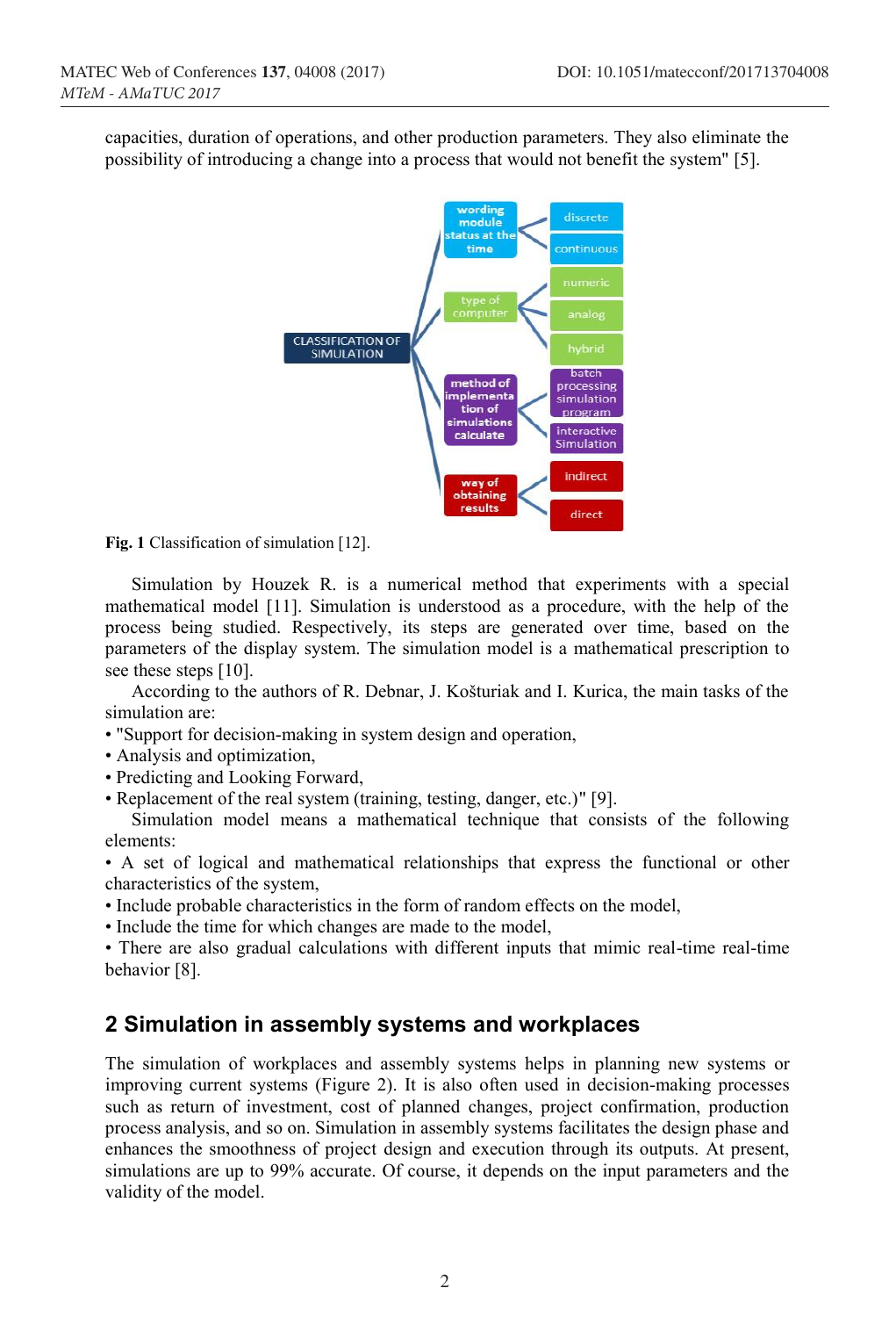Benefits of simulation:

- Testing innovative strategies in risk-free virtual environments,
- Maximum use of production resources,
- Reducing investment risk through rapid simulation,
- Optimizing the size of systems and storage space,
- Rapid identification of sources of problems in logistics and production spheres,
- 20-60% reduction in inventory due to system size,
- 5 20% reduction in investment costs for the new system,
- Reduction of capacities for personnel and handling equipment,
- Quickly achieve positive results and identify impacts [7].



Fig. 2 Integration of simulation in designing of production cells [5].

Simulation of assembly sites is currently being used in robotic positions or in the area of cooperative stations. Similarly, software for simulating staff movements, examining workplace ergonomics, or testing the load on a worker's spine while working with loads is also widely used. Examples of such software can be Tecnomatix Process Simulate for simulation of robotic workplaces or Tecnomatix Jack for simulation of human factors and ergonomics.

#### **3. Example of simulation and analysis in assembly system**

This section discusses an example of a design and analysis of an assembly system consisting of three assembly workplaces, one control stand, one conveyor and one buffer (Figures 3 and 4). Simulation as a tool that helps analyse assembly systems allows assembly systems to improve without interruption of production. The Tecnomatix Plant Simulation software from SIEMENS was used to model and simulate the assembly system.



**Fig. 3** Base model of assembly system.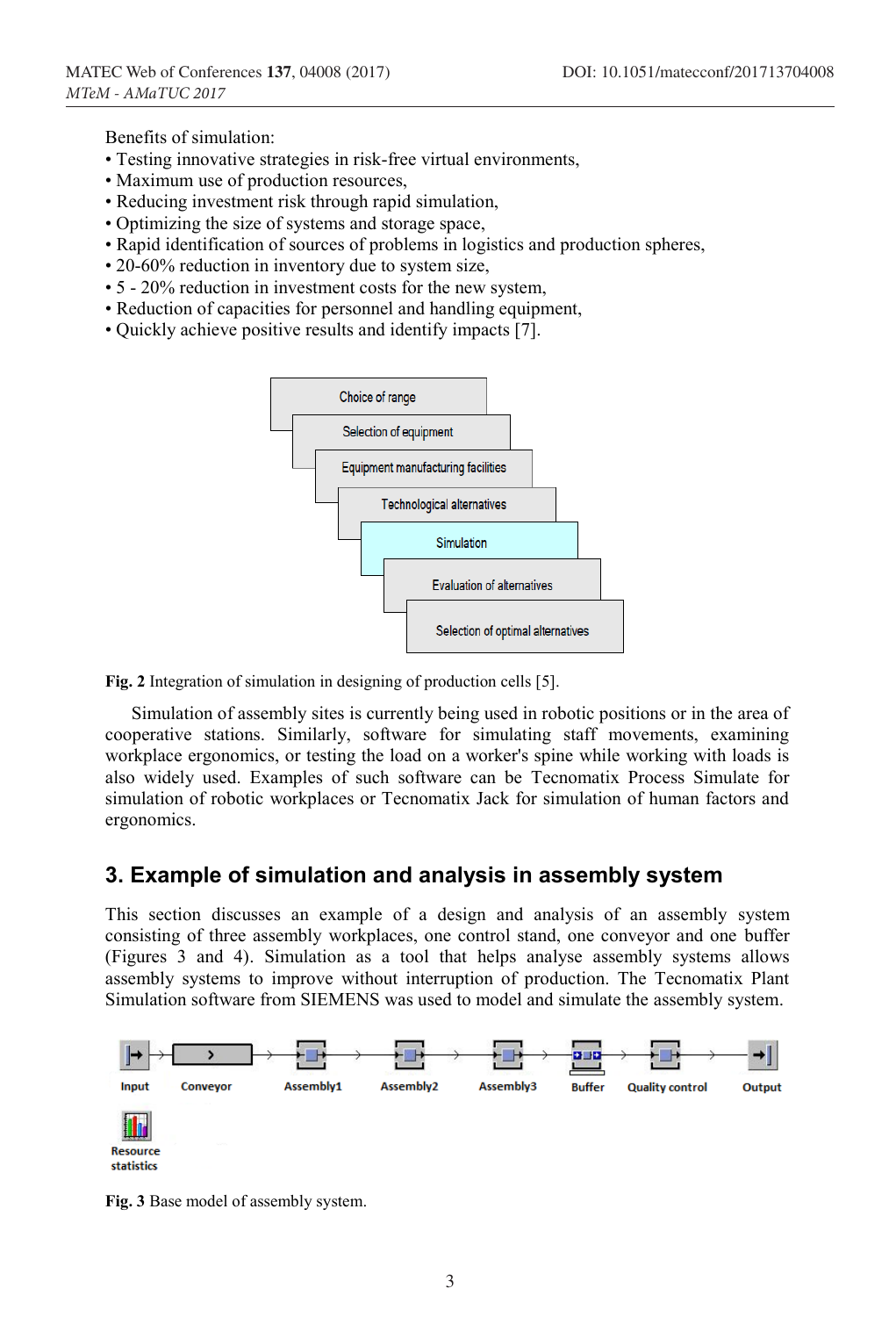



When analysing the assembly system, it was assumed based on the time pool of individual positions that the bulk will accumulate before the inspection position. After analyzing the model simulation results, it was found that 399 products were produced after eight hours of assembly time. Against the basic model where there were 149 products made after eight hours are 250 pieces more products. This means an increase in productivity by 267.78%.

Based on the source statistics, it is possible to see how the model of the assembly system differs before and after the adjustment, Figure 5. Mounting position number three is not blocked after the simulated model has been modified, and the addition of a further control opinion has reduced the control load and allowed for better system throughput.



**Fig. 5** Resource statistics – Base model (left), Customized model (right).

Legend: Work Blocked Failure

## **4. Conclusion**

At present, simulation is increasingly used in assembling and especially in the development phase of assembly workplaces and systems. The use of simulations is mainly driven by the simulation benefits that are mentioned in the article. The main advantages of assembly simulation are to shorten development times, to eliminate design errors in assemblies before putting them into operation, to test several versions of assembly systems or workstations. An example simulation of the assembly system was done in the Tecnomatix